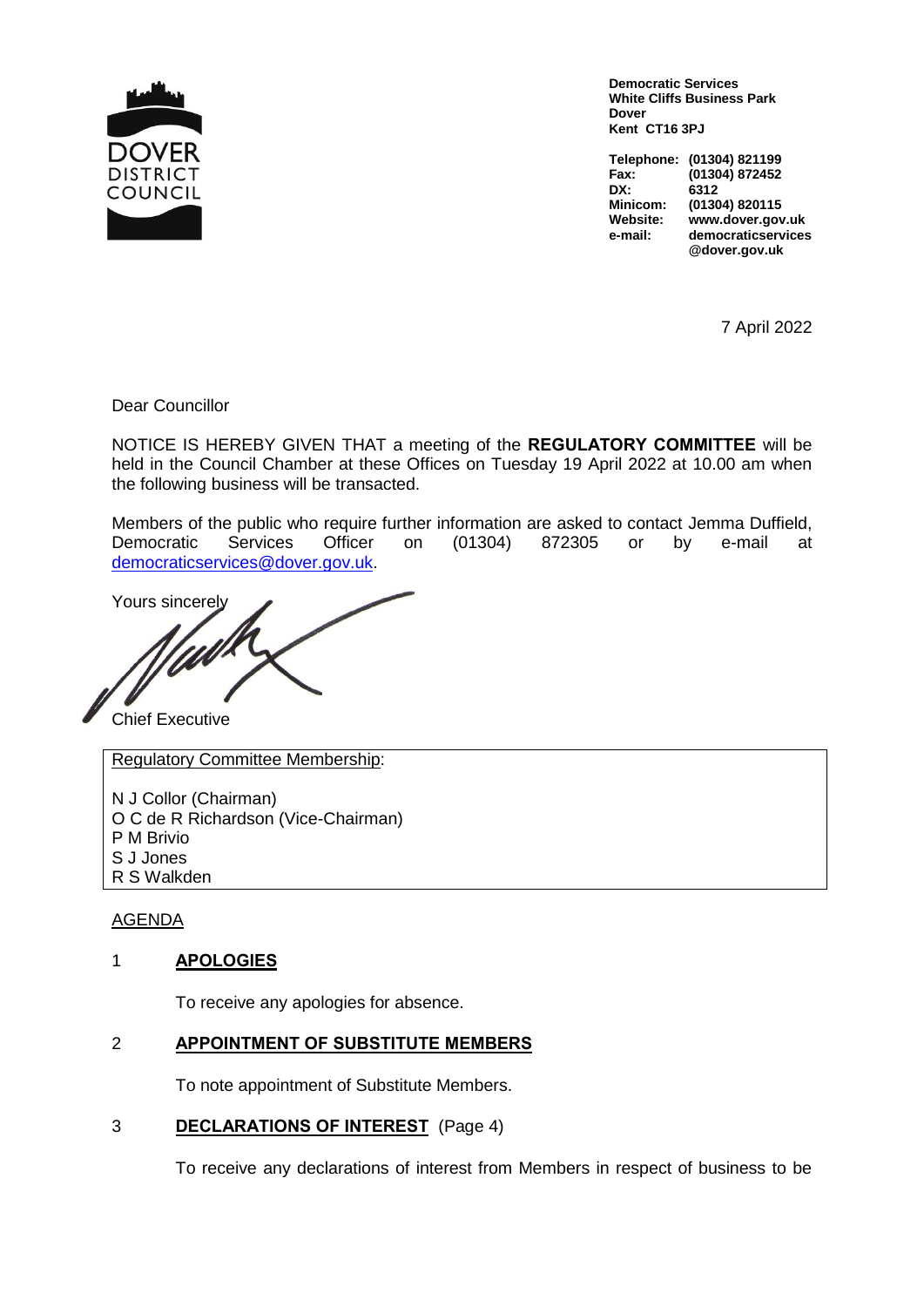transacted on the agenda.

#### 4 **MINUTES** (Pages 5 - 6)

To confirm the attached Minutes of the meeting of the Committee held on 8 February 2022.

# **PROCEDURE FOR HEARING** (Pages 7 - 11)

The procedure for the Hearing is attached.

#### 5 **LOCAL GOVERNMENT (MISCELLANEOUS PROVISIONS) ACT 1976 - APPLICATION TO LICENCE VEHICLE OUTSIDE OF POLICY GUIDELINES**  (Pages 12 - 21)

To consider the attached report of the Licensing Manager.

6 **HIGHWAYS ACT 1980 - SECTION 115E - THE BAR, 152 HIGH STREET, DEAL**  (Pages 22 - 32)

To consider the attached report of the Licensing Manager.

### **Access to Meetings and Information**

- Members of the public are welcome to attend meetings of the Council, its Committees and Sub-Committees. You may remain present throughout them except during the consideration of exempt or confidential information.
- All meetings are held at the Council Offices, Whitfield unless otherwise indicated on the front page of the agenda. There is step free access via the Council Chamber entrance and an accessible toilet is available in the foyer. In addition, there is a PA system and hearing loop within the Council Chamber.
- Agenda papers are published five clear working days before the meeting. Alternatively, a limited supply of agendas will be available at the meeting, free of charge, and all agendas, reports and minutes can be viewed and downloaded from our website www.dover.gov.uk. Minutes will be published on our website as soon as practicably possible after each meeting. All agenda papers and minutes are available for public inspection for a period of six years from the date of the meeting.
- Members of the Regulatory Committee may receive confidential information relating to criminal offence personal data as part of an exempt or confidential item of business on the agenda. It is each Member's responsibility to ensure that this information is handled securely and confidentially as required under data protection legislation. This information must only be retained for as long as necessary and when no longer required disposed of via a shredder or the Council's secure disposal arrangements.

For further information about how this information should be processed, please view the Council's Data Protection Policy and Appropriate Policy Document at [www.dover.gov.uk/Corporate-Information/PDF/Data-Protection-Policy.pdf](http://www.dover.gov.uk/Corporate-Information/PDF/Data-Protection-Policy.pdf)